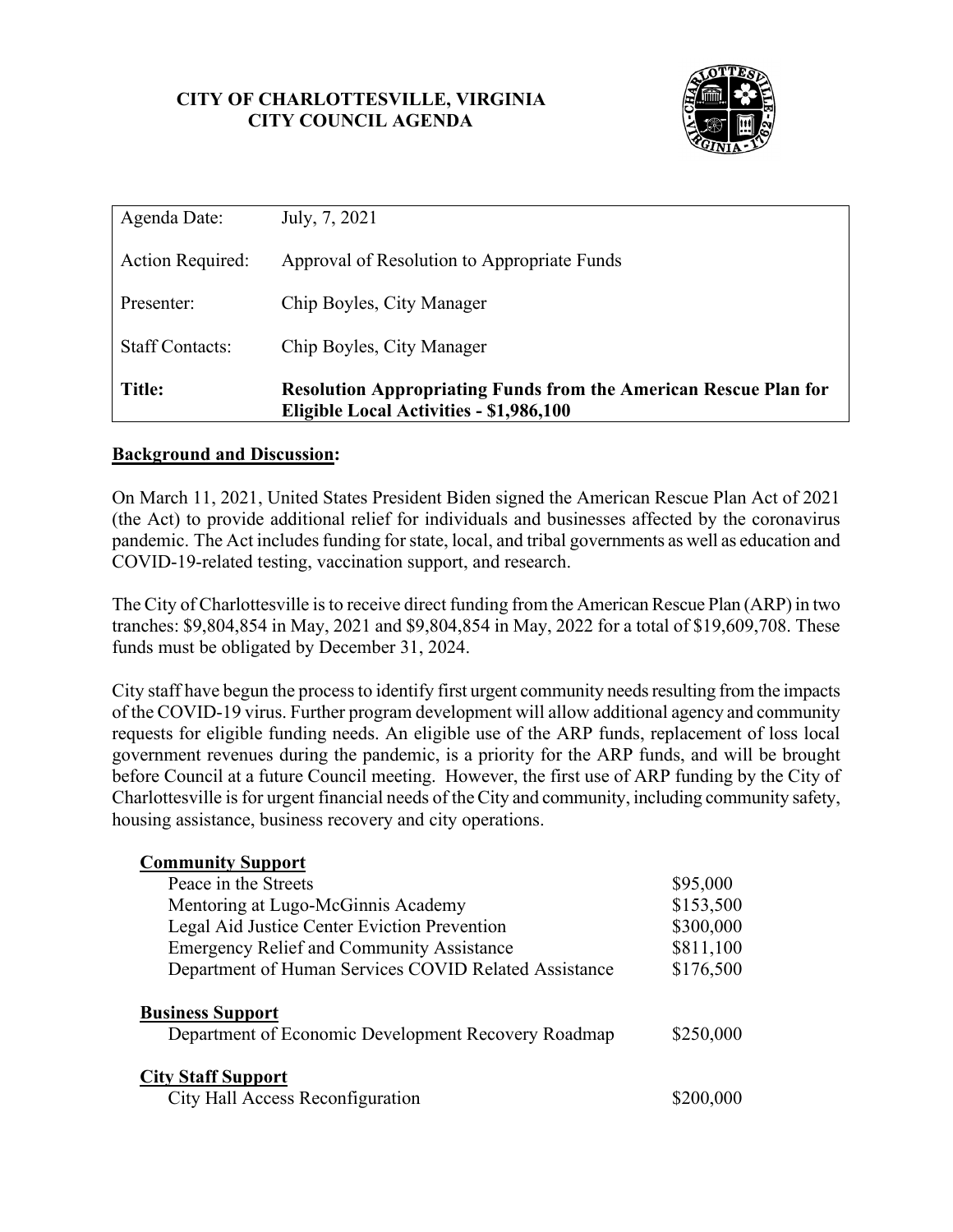Per City Code 2-42(b) City Council may, by unanimous consent, add the introduction and first reading of this resolution to the agenda for its July 7, 2021 special meeting. City Council cannot vote on the Resolution until a second reading is conducted.

## **Alignment with City Council's Vision and Strategic Plan:**

The usages and projects proposed to be funded with the ARP funds contributes to Goal 1 of the Strategic Plan, to be an inclusive community of self-sufficient residents; Goal 2 to be a healthy and safe City; Goal 4 to have a strong, creative, and diversified community; and Goal 5 to be a well managed and responsive organization.

## **Community Engagement:**

Community engagement and review for the full ARP Program will be conducted during program development over the next 12 months. The current requests are emergency in nature with community input limited prior to the public comment period of the July 19<sup>th</sup> regular City Council meeting and written comment to City Council prior to that meeting.

## **Budgetary Impact:**

The amount of the ARP funds was unknown during the development of the FY 2022 City Budget and not included. The approval of this resolution has no immediate impact on the FY 2022 General Fund budget. However should these funds not be appropriated, the usage of previously appropriated funding may be necessary to fund these activities resulting in reduced funding for previously approved usages.

#### **Recommendation:**

Staff recommends approval of the Resolution and appropriation of ARP funds.

#### **Alternatives**:

City Council may elect not to appropriate funding for these purposes at this time or may elect other ARP eligible program expenditures.

#### **Attachments**:

Resolution for the Appropriation of funds. American Rescue Plan Act Funding Usage Details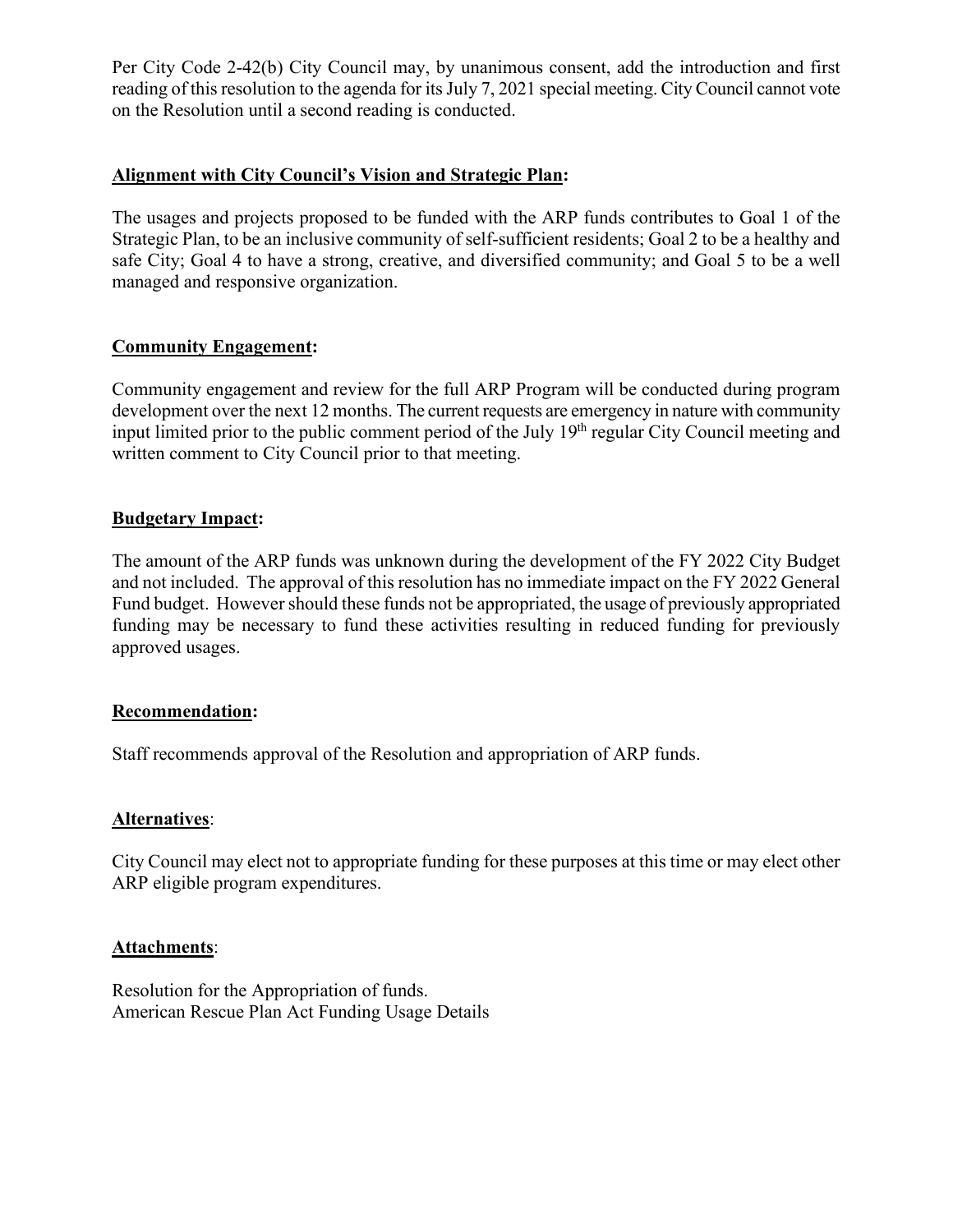#### **RESOLUTION APPROPRIATING FUNDING FOR American Rescue Plan for Eligible Local Activities \$1,986,100**

**BE IT RESOLVED** by the Council of the City of Charlottesville, Virginia that the sum of \$1,986,100 from American Rescue Plan funding is hereby designated to be available for expenditure, at the discretion of the City Manager, for costs associated with eligible ARP expenditures for the following purposes and amounts:

| <b>Community Support</b>                                                       |           |
|--------------------------------------------------------------------------------|-----------|
| Peace in the Streets                                                           | \$95,000  |
| Mentoring at Lugo-McGinnis Academy                                             | \$153,500 |
| Legal Aid Justice Center Eviction Prevention                                   | \$300,000 |
| <b>Emergency Relief and Community Assistance</b>                               | \$811,100 |
| Department of Human Services COVID Related Assistance                          | \$176,500 |
| <b>Business Support</b><br>Department of Economic Development Recovery Roadmap | \$250,000 |
| <b>City Staff Support</b><br>City Hall Access Reconfiguration                  | \$200,000 |

# **Revenues - \$1,986,100**

| Fund: 207 | Cost Center: 9900000000 | $G/L$ Account: 430120 |  |
|-----------|-------------------------|-----------------------|--|
|           |                         |                       |  |

## **Expenditures**

| \$95,000  | Fund: 207 | IO: 1900420  | G/L: 599999 |
|-----------|-----------|--------------|-------------|
| \$153,500 | Fund: 207 | IO: 1900420  | G/L: 599999 |
| \$300,000 | Fund: 207 | IO: 1900420  | G/L: 599999 |
| \$811,100 | Fund: 207 | I/O: 1900421 | G/L: 599999 |
| \$176,500 | Fund: 207 | IO: 1900421  | G/L: 599999 |
| \$250,000 | Fund: 207 | I/O: 1900421 | G/L: 599999 |
| \$200,000 | Fund: 207 | IO: 1900420  | G/L: 599999 |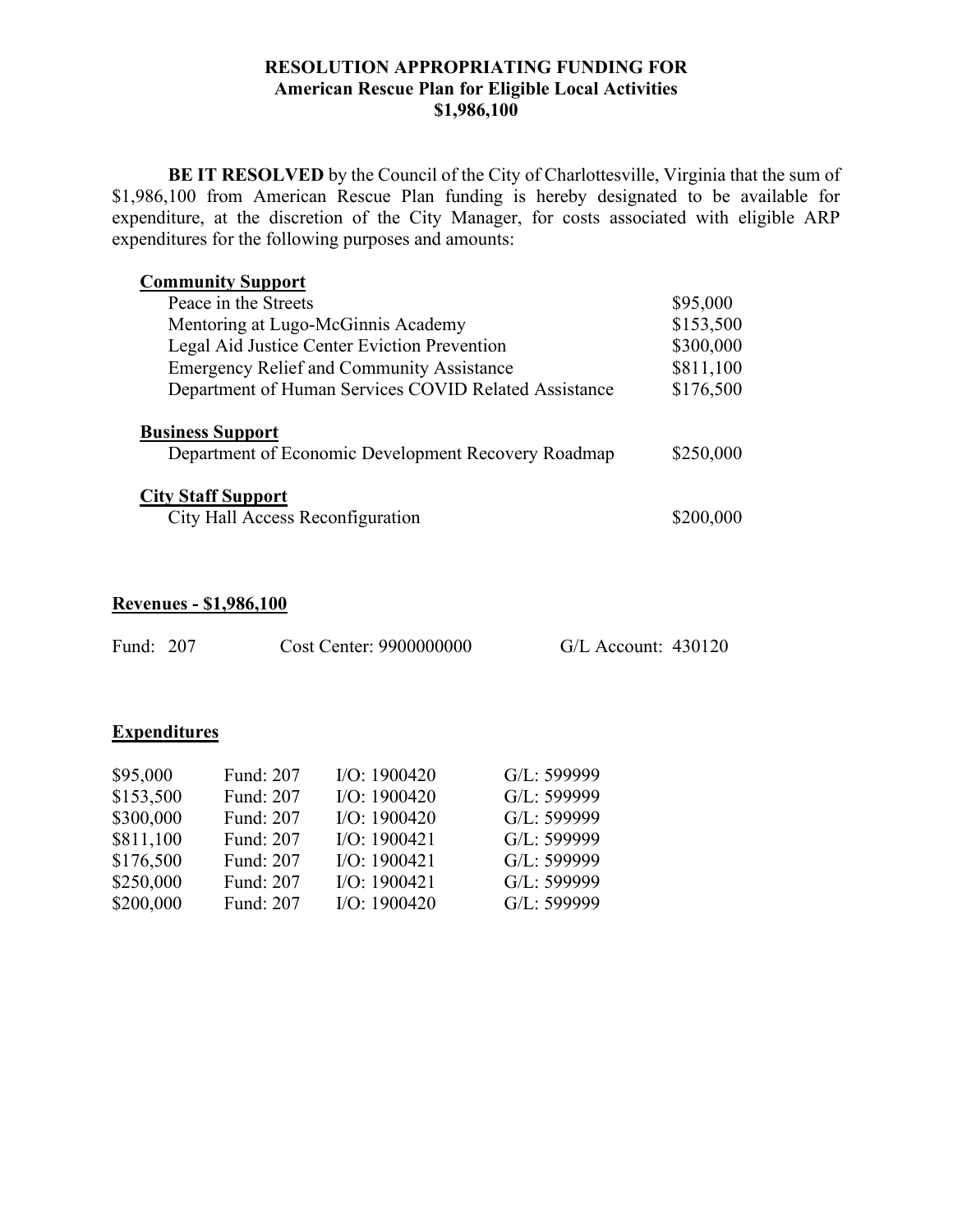# **American Rescue Plan Act Funding Usage Details**

# **Department of Human Services COVID-related Assistance : \$176,471.79**

- Community Crisis Response Funds (*crisis needs beyond rental & food assistance supported by Pathways fund)* - \$75,000
- COVID related staff capacity including hotline operators, relief navigation & service coordination - \$30,571.79
- Community & neighborhood support activities \$70,899.89

# **Emergency Assistance for Community in Crisis: \$811,058.24**

- Emergency relief for distribution through the existing hotline \$400,000
- Support for emergency feeding programs \$50,000
- Support for emergency shelter programs through hotels or congregate settings \$100,000
- External support for hotline operations \$36,058.24
- Support for community resilience activities, including neighborhood peer services, & Black mental health - \$225,000

# **Legal Aid Justice Center Eviction Prevention – \$300,000**

LAJC proposes a multicomponent eviction prevention project designed to provide:

- Legal representation at eviction proceedings
- Community outreach & education activities
- Rent relief navigation & support

In 2019, there were 646 eviction matters against Charlottesville residents and over 1,200 against Albemarle residents. As eviction moratoria expire, advocates fear a significant increase in these proceedings. Combining legal expertise with outreach and support in accessing available emergency rental relief is a promising approach to avoiding mass evictions. The U.S. Department of Housing and Urban Development estimates the public cost of homelessness at \$100,000 for each person without adequate housing. Local advocates calculate that number at \$40,000 for this region.

# **City Staff Support City Hall Access Reconfiguration - \$200,000**

In order to contain and mitigate the spread of COVID-19 funds are being requested for "capital investments in public facilities to meet pandemic operational needs." The funds would be used to reconfigure the lobby of City Hall to create expanded work areas with sufficient space to facilitate safe in person interaction between staff and the public.

Improvements would be made to the Treasurer's Office and Utility Billing Office. A glass-enclosed customer service window for the Revenue Compliance area of the Treasurer's Office would be created by extending the lobby area into the middle office with the addition of an entryway directly from the lobby. This would expand the customer-facing service areas and allow for customers to be spread apart and serve Revenue Compliance customers through a glass barrier instead of allowing them direct access into a non-secure area without any COVID mitigation measures. Similar types of improvements would be made in the Utility Billing Office for areas where customers meet with staff to answer questions, make payment arrangements, and other collection activities.

Additionally, funds would be used to create a permanent glass barrier at the customer service counter in the lobby. A temporary plexiglass barrier has been in place for the last year. A more permanent solution that addresses the cosmetic, architecture, safety, and audio concerns of interacting with the public in that space is desired.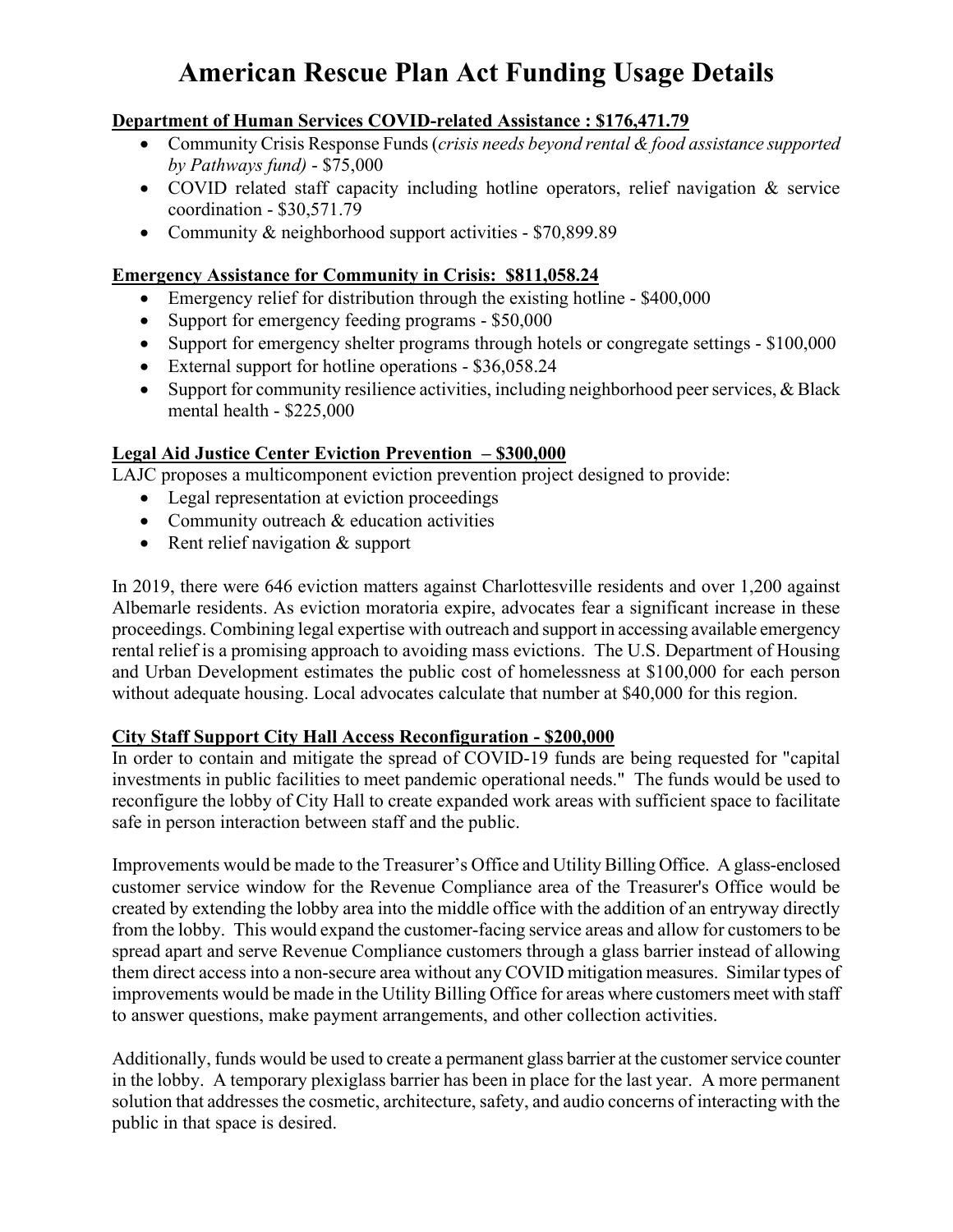

# **Memo**

TO: Chip Boyles, City Manager FROM: Chris Engel, Director of Economic Development DATE: July 9, 2021 SUBJECT: American Rescue Plan Funding for Recovery Roadmap Plan

At a work session, in the fall of 2020, the City Council indicated that helping businesses recover from the impacts of the pandemic was a priority. The Office of Economic Development (OED) subsequently initiated a process to establish a Recovery Roadmap: A Plan for Business Recovery in Charlottesville beginning in the winter of 2021. With the participation and input from Charlottesville businesses and stakeholders, the OED established this written plan with a series of practical initiatives to assist the recovery of the Charlottesville economy. The plan's purpose is to holistically and thoughtfully assist businesses throughout the City of Charlottesville as they recover from the COVID-19 pandemic by identifying key local economic development programs to strengthen and sustain the Charlottesville entrepreneurial ecosystem in the next 12-18 months.

There are fifteen enumerated action items included in the plan as shown on the attached summary. A majority of these can be funded with existing resources while several cannot. The fived identified as needing funding are planned to be funded by a \$250,000 allocation from the city's portion of the federal American Rescue Plan. The specifics related to each of these items are outlined in the table below. Precise funding amounts per initiative are not yet fully known but are estimated with final determination as each element is finalized. Any surplus amounts, should there be any, will go to further supplement the other initiatives in the plan.

| <b>Initiative</b>                                                                                                                                                                                                                                          | <b>Process/Selection Method</b>                                                                                                                                                                                                        | <b>Evaluation Method</b>                                                                                                            |
|------------------------------------------------------------------------------------------------------------------------------------------------------------------------------------------------------------------------------------------------------------|----------------------------------------------------------------------------------------------------------------------------------------------------------------------------------------------------------------------------------------|-------------------------------------------------------------------------------------------------------------------------------------|
| 1.2 Provide technical assistance<br>grants for services critical to<br>business<br>(e.g.,<br>recovery<br>marketing/advertising,<br>collateral,<br>marketing<br>social<br>media,<br>photography,<br>websites,<br>videography,<br>strategic planning, etc.). | Businesses will be selected<br>need<br>(i.e.<br>based<br>on<br>a<br>demonstrated absence of key<br>marketing collateral) and assist<br>businesses<br>those<br>most<br>negatively impacted<br>by<br>the<br>pandemic with an emphasis on | Evaluation will be conducted<br>via follow-up conversation with<br>businesses receiving services<br>three and six months following. |